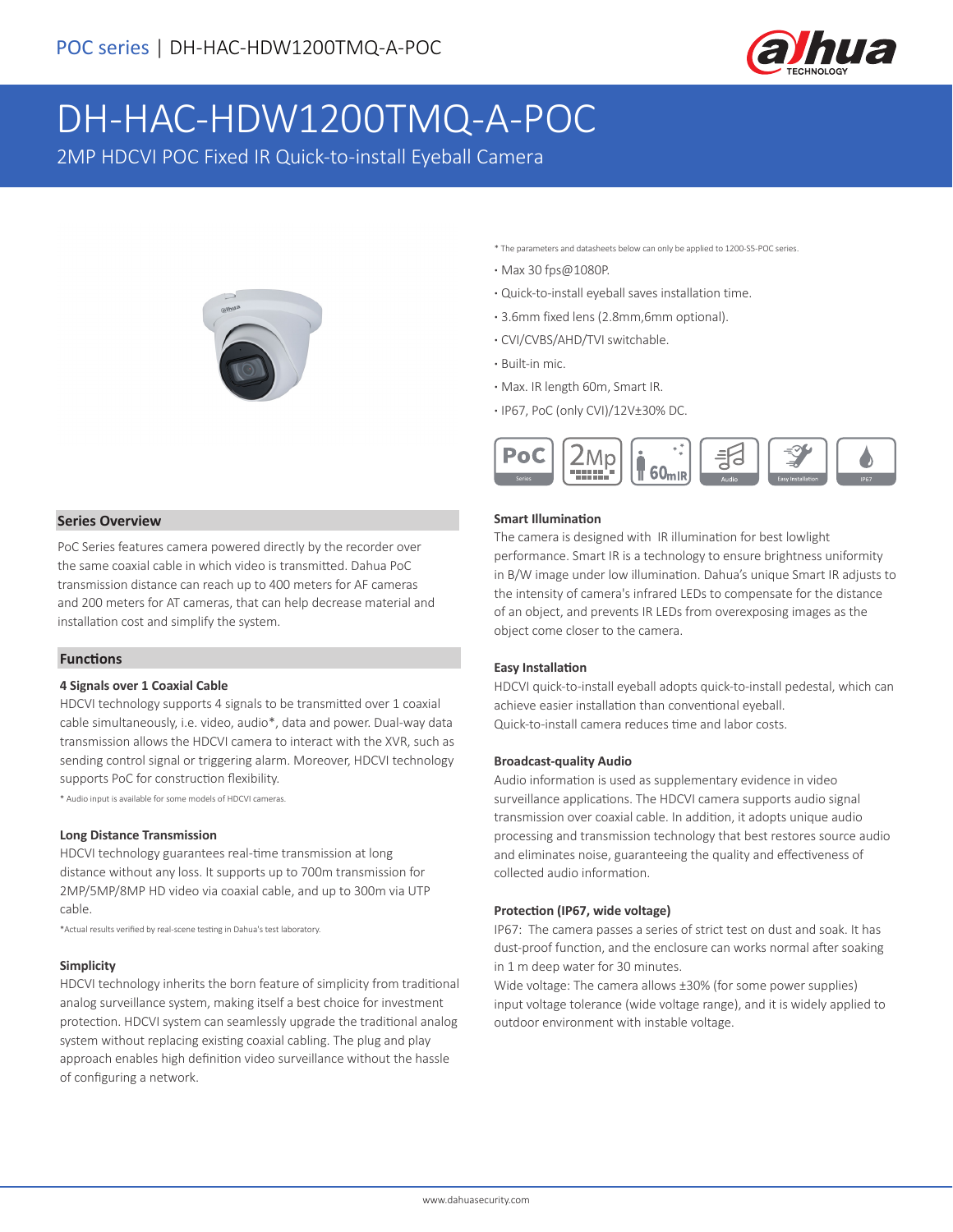# POC series | DH-HAC-HDW1200TMQ-A-POC

| <b>Technical Specification</b>  |                                                                                                                                                                                                                                                                   |  | Noise Reduction              | 2D <sub>NR</sub>                                                                       |  |
|---------------------------------|-------------------------------------------------------------------------------------------------------------------------------------------------------------------------------------------------------------------------------------------------------------------|--|------------------------------|----------------------------------------------------------------------------------------|--|
| Camera                          |                                                                                                                                                                                                                                                                   |  | Smart IR                     | Yes                                                                                    |  |
| Image Sensor                    | 2MP CMOS                                                                                                                                                                                                                                                          |  | Mirror                       | Off/On                                                                                 |  |
| Max. Resolution                 | 1920 (H) × 1080 (V)                                                                                                                                                                                                                                               |  | <b>Privacy Masking</b>       | Off/On (8 area, rectangle)                                                             |  |
| Pixel                           | 2MP                                                                                                                                                                                                                                                               |  | Certifications               |                                                                                        |  |
| <b>Scanning System</b>          | Progressive                                                                                                                                                                                                                                                       |  | Certifications               | CE (EN55032, EN55024, EN50130-4)<br>FCC (CFR 47 FCC Part 15 subpartB, ANSI C63.4-2014) |  |
| <b>Electronic Shutter Speed</b> | PAL: 1/25 s-1/100000 s<br>NTSC: 1/30 s-1/100000 s                                                                                                                                                                                                                 |  |                              | UL (UL60950-1+CAN/CSA C22.2 No.60950-1)                                                |  |
| S/N Ratio                       | >65 dB                                                                                                                                                                                                                                                            |  | Port                         |                                                                                        |  |
| Min. Illumination               | 0.02Lux/F1.9, 30IRE, OLux IR on                                                                                                                                                                                                                                   |  | Video Output                 | Video output choices of CVI/TVI/AHD/CVBS by one BNC<br>port                            |  |
| <b>Illumination Distance</b>    | 60m (196.9 ft)                                                                                                                                                                                                                                                    |  | Audio Input                  | One channel built-in mic                                                               |  |
| Illuminator On/Off Control      | Auto; manual                                                                                                                                                                                                                                                      |  | Power                        |                                                                                        |  |
| <b>Illuminator Number</b>       | 2 (IR light)                                                                                                                                                                                                                                                      |  | Power Supply                 | POC (only CVI)/12V±30% DC                                                              |  |
|                                 | Pan: 0°-360°                                                                                                                                                                                                                                                      |  | Power Consumption            | Max 4.9W (12V DC, IR on); POC (AF)                                                     |  |
| Pan/Tilt/Rotation Range         | Tilt: 0°-78°<br>Rotation: 0°-360°                                                                                                                                                                                                                                 |  | Environment                  |                                                                                        |  |
| Lens                            |                                                                                                                                                                                                                                                                   |  | <b>Operating Temperature</b> | -40°C to +60°C (-40°F to 140°F);< 95%<br>(non-condensation)                            |  |
| Lens Type                       | Fixed lens                                                                                                                                                                                                                                                        |  | <b>Storage Temperature</b>   | -40°C to +60°C (-40°F to 140°F);< 95%<br>(non-condensation)                            |  |
| Mount Type                      | M12                                                                                                                                                                                                                                                               |  | <b>Protection Grade</b>      | <b>IP67</b>                                                                            |  |
| Focal Length                    | 2.8mm; 3.6mm; 6mm                                                                                                                                                                                                                                                 |  | Structure                    |                                                                                        |  |
| Max. Aperture                   | F1.9                                                                                                                                                                                                                                                              |  | Casing                       | Metal dome+metal cover+plastic decorative ring                                         |  |
| Field of View                   | 2.8mm:D:119°, H:101°,V:54°<br>3.6mm:D:100°; H:84°; V:45°<br>6mm:D:60°; H:56°;V:30°                                                                                                                                                                                |  | <b>Camera Dimensions</b>     | $\phi$ 121.9 mm × 99.1 mm ( $\phi$ 4.8" × 3.9")                                        |  |
| Iris Type                       | Fixed iris                                                                                                                                                                                                                                                        |  | Net Weight                   | $0.42$ Kg $(0.9$ lb)                                                                   |  |
| <b>Close Focus Distance</b>     | $2.8$ mm:0.5m $(1.6$ ft)<br>3.6mm:0.8m(2.6 ft)<br>6mm:2m(6.6 ft)                                                                                                                                                                                                  |  | Gross Weight                 | $0.62$ Kg $(1.4 \text{ lb})$                                                           |  |
| <b>DORI Distance</b>            | 2.8mm: D: 38.6m(126.6 ft); O: 15.4m(50.5 ft); R:<br>7.7m(25.3 ft); l: 3.9m(12.8 ft)<br>3.6mm: D: 49.7m(163.1 ft); O: 19.9m(65.3 ft); R:<br>9.9m(32.5 ft); I: 5m(16.4 ft)<br>6mm: D: 82.8m (271.7 ft); O: 33.1m(108.6 ft); R:<br>16.6m (54.5 ft); I: 8.3m(27.2 ft) |  |                              |                                                                                        |  |
| Video                           |                                                                                                                                                                                                                                                                   |  |                              |                                                                                        |  |
| Frame Rate                      | CVI:<br>1080P@25/30fps;<br>720P@25/30fps;<br>AHD:<br>1080P@25/30fps;<br>720P@25/30fps;<br>TVI:<br>1080P@25/30fps;<br>720P@25/30fps;<br>CVBS: 960H                                                                                                                 |  |                              |                                                                                        |  |
| Resolution                      | 1080P (1920×1080); 720P (1280×720); 960H (960×<br>576/960×480)                                                                                                                                                                                                    |  |                              |                                                                                        |  |
| Day/Night                       | Auto switch by ICR                                                                                                                                                                                                                                                |  |                              |                                                                                        |  |
| BLC                             | BLC/DWDR/HLC                                                                                                                                                                                                                                                      |  |                              |                                                                                        |  |
| White Balance                   | Auto/Area WB                                                                                                                                                                                                                                                      |  |                              |                                                                                        |  |
| Gain Control                    | Auto; manual                                                                                                                                                                                                                                                      |  |                              |                                                                                        |  |